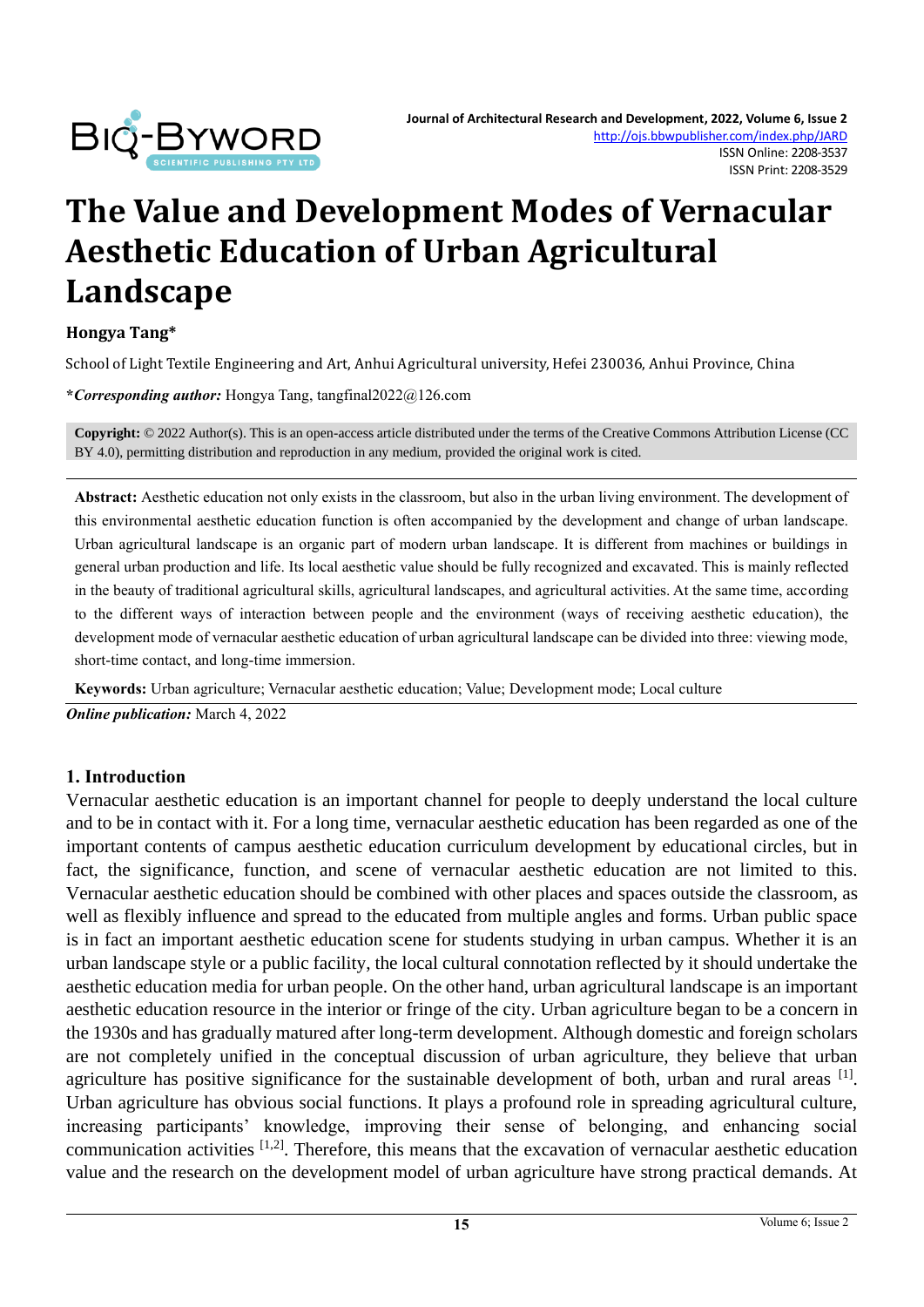present, the construction of urban landscape style in China has entered the stage of connotative development. The planning and development of local urban agriculture should be integrated into the shaping process of urban characteristic landscape, beginning from the local characteristics to combining the benefits of agricultural landscape with the functions of vernacular aesthetic education. Vernacular aesthetic education is not only restricted to the static knowledge content in textbooks, but also present itself as an opportunity for students to venture out of the campus and get in touch with good vernacular aesthetic education in the process of dynamic interaction and viewing of urban agricultural landscape. At the same time, vernacular aesthetic education can also exist as a broad and special spiritual demand of citizens. In order to meet this demand, urban agricultural landscape must promote the completion of various vernacular aesthetic education through a diversified "human environment" interactive development model.

#### **2. Vernacular aesthetic education value of urban agricultural landscape**

The purpose of vernacular aesthetic education is to enable students to enhance their feelings, understanding, and love for local beauty as well as form a systematic and clear cognitive system of local beauty. For local students, it is not only conducive to the cultivation of their aesthetic ability, but also to better understand their hometown and learn cultural knowledge or traditional skills with strong local characteristics  $[3,4]$ . Overall, urban agricultural landscape has a diversified vernacular aesthetic education value. In the process of value mining, it is not only important to consider the role of urban agricultural landscape in the dissemination of local history and culture as well as its involvement in urban landscape beautification, but also consider the significance of urban agricultural landscape in expanding educational space in urban life.

# **2.1. Appreciate the beauty of traditional farming skills**

Urban agriculture contains various sightseeing or experiential agricultural activities, in which the agricultural production and life landscape that is notably different from the general urban landscape is formed. Due to the integration of agricultural resources with various extended functions, such as leisure, tourism, and sightseeing, the content of urban agriculture is not completely restricted to the narrow agricultural activities in traditional agriculture, but rather, related handicraft interactive experience activities may be included. Therefore, in the development of urban agriculture, considering the actual needs of tourism, sightseeing, leisure, research, science popularization, and so on, certain traditional skills closely related to agricultural activities can be selected. Public participation can also be heightened by improving and strengthening their presentation and operation forms. Especially for young people or students who are not familiar with traditional agricultural skills, they should go through relevant materials and process design to reduce the participation threshold of non-agricultural workers and enhance their interest, so as to reflect and give full play to the local aesthetic value of agricultural labor. The traditional skills involved in agricultural activities can be exposed to the aesthetic elements embedded in local agricultural traditional skills, which complement the local knowledge and aesthetic knowledge learned in textbooks. Through the project of experiencing traditional skills, students can gain a deeper understanding of the historical knowledge of agricultural production and life as well as experience the farming culture from plane image graphics and three-dimensional structures pertaining to agricultural tools involved in the skills. Local traditional skills reflect the concise skills and experiences formed in the long-term agricultural production and life process of the local people. Some local traditional skills are inseparable from the long-term agricultural life scenes, thus compelling the practical application of traditional skills to be functionally integrated into the external site landscape. In carefully planned and designed urban agricultural places and spaces, students can better appreciate the beauty of traditional farming skills and develop the aesthetic concept of local cultural spirit as well as local feelings by personally experiencing the process of farmingrelated skills.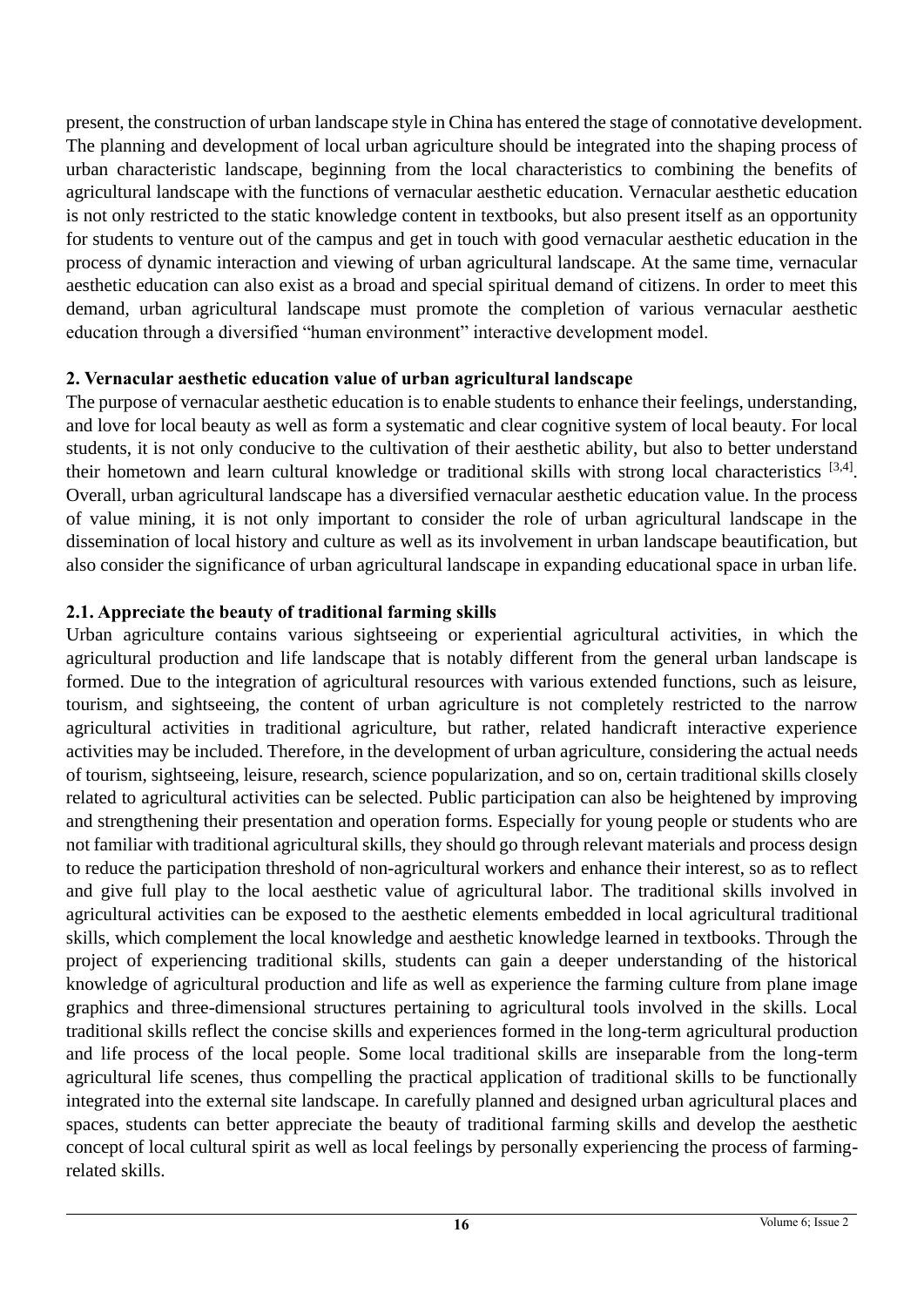# **2.2. Experience the beauty of agricultural scenery**

Urban agriculture allows citizens to experience the beautiful scenery formed by agricultural landscape, such as fishponds, farmlands, fruit trees, etc. For students studying in the city, the beautiful scenery composed of agricultural landscape can effectively make up for the urban landscape experience, comprising of modern infrastructures, and provide students the opportunity to experience the beauty of local land as well as to grow closer to the beautiful agricultural scenery. Crop landscape in urban agricultural landscape is different from the green belt of urban public space. On one hand, urban agricultural landscape is the spatial reflection of the characteristics of agricultural production and life. On the other hand, urban agricultural landscape is designed and planned, which is more exquisite in landscape style and diverse in function and scale. Therefore, compared with traditional agricultural landscape, urban agricultural landscape can be more aesthetically accepted by younger age groups in urban life. Students form direct feelings toward urban agricultural landscape through their visual sense. Therefore, the landscape style comprising of urban agricultural landscape is an important medium for younger age groups, including students, to accept vernacular aesthetic education. In the actual design and daily management of urban agricultural landscape, the local characteristics of crops must be considered. Therefore, it is reasonable to assume local crops as the source of urban agriculture. The scale and specific visual effects of urban agricultural landscape are different considering the actual situation. As the "second classroom" of vernacular aesthetic education, the expansion and implementation of vernacular aesthetic education function relevant to urban agricultural landscape have strong enforceability.

# **2.3. Spreading the beauty of agricultural cultural activities**

In urban agricultural landscape, the elements of cultural activities derived from traditional farming activities can be displayed to reflect the local beauty. Cultural activities related to farming culture often have rich and diverse cultural and artistic forms. They are important channels for vernacular aesthetic education, such as dancing, sports, music, and so on. The origin and connotation of these cultural and artistic forms are often not enough to form direct and profound impact on urban young people or students living far away from farming life. Therefore, relevant management departments and professional designers should combine cultural activities related to farming scenes with the shaping of urban agricultural landscape, as well as survive in the process of urban agricultural tourism and sightseeing as high-quality vernacular aesthetic education. Cultural activities do not only contain the beauty of art, but also reflect the beauty of vernacular spirit and vernacular feelings behind history and traditional culture. However, many cultural activities rooted in agricultural activities are far from urban living areas and often have limited communication power for urban people. Therefore, it is necessary to superimpose and share the beauty of cultural activities with the help of urban agricultural landscape. Cultural activity scenes nested in urban agricultural space can be shared through the integration of traditional culture and place spirit, so that the audience can experience the vivid local beauty.

# **3. Development modes of vernacular aesthetic education of urban agricultural landscape**

Urban agricultural landscape is not only a production landscape, but also a unique urban life landscape. In the process of functional orientation, planning and design, as well as resource development, it is necessary to focus on the functional expansion and embodiment of vernacular aesthetic education. In view of the different scales and forms of urban agricultural landscape, different development modes of vernacular aesthetic education can be explored. Based on the degree of interaction between people and landscape, this paper divides the development modes of vernacular aesthetic education into three types (**Table 1**).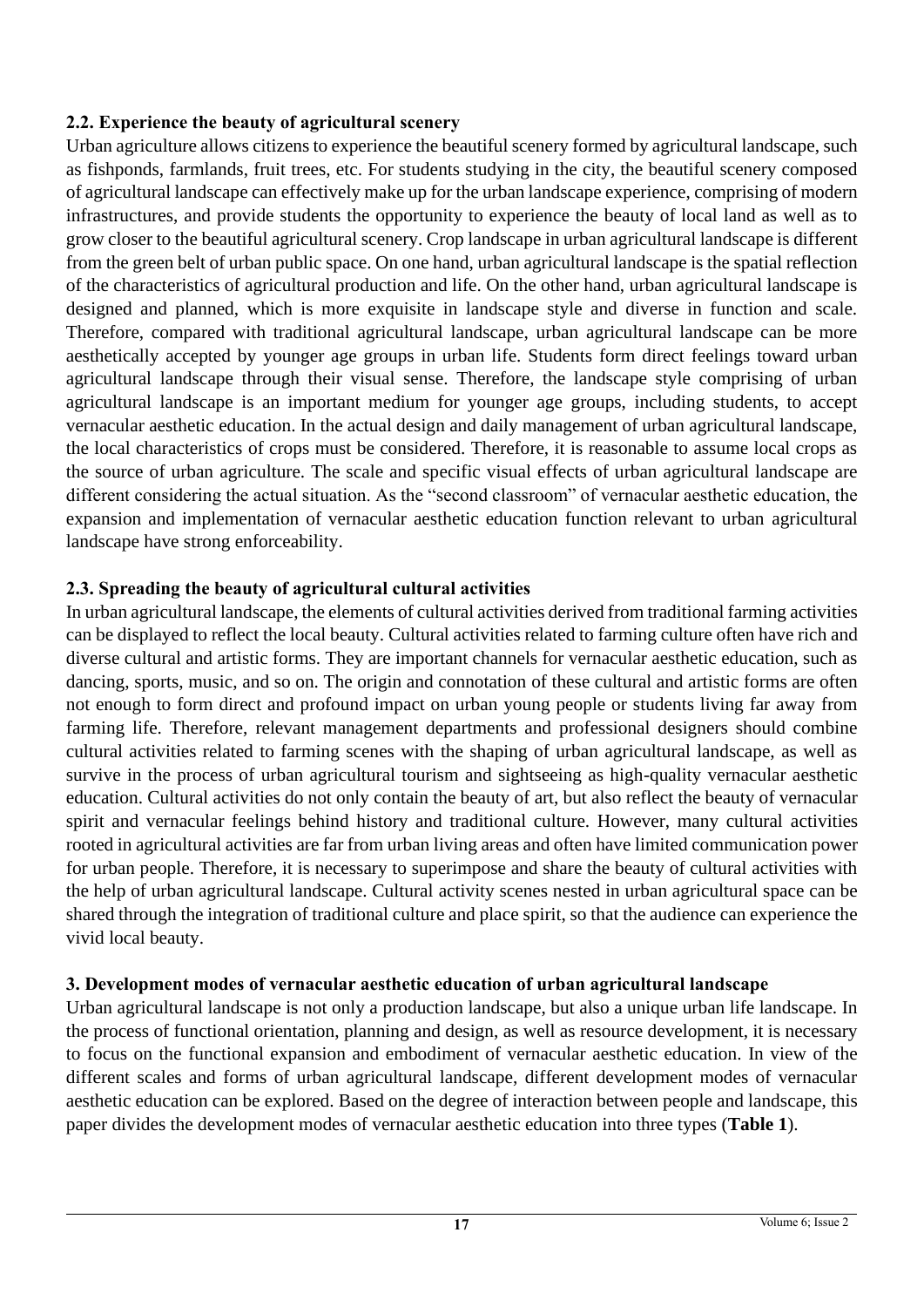|                 | Viewing mode       | <b>Short-term contact mode</b> | Long-time immersion mode                |
|-----------------|--------------------|--------------------------------|-----------------------------------------|
| Medium          | Vision             | Participatory activities       | Daily life                              |
| <b>Function</b> | Direct             | Direct                         | Indirect                                |
| Object          | Direct participant | Direct participant             | People in daily life in the environment |
|                 |                    |                                |                                         |

**Table 1.** Different characteristics of vernacular aesthetic education

### **3.1. Development of vernacular aesthetic education function under the viewing mode**

Vision is an important sense for human beings to receive information about external things, and urban agricultural landscape is an ornamental medium that records the local "genes" in urban space. Urban agriculture concentrates and consolidates high-quality elements in traditional farming production and life by planting local crops and showing the local farming culture, so that people who view this urban agricultural landscape may develop a perceptual cognition of the beauty of local land. Therefore, urban agricultural landscape designed under the guidance of vernacular aesthetic education function must emphasis on the inheritance and innovation of landscape style. In terms of inheritance, the types of crops chosen must have local educational significance. The landscape formed by local crops should have an internal relationship with the traditional agricultural landscape, reflecting regionality and representativeness. In terms of innovation, it can be adjusted according to the audience and the spatial scale of the site. The spatial relationship should be adjusted under the limited spatial conditions, so as to better display the local beauty. This visual image of local beauty is between imitation and construction. It is a spatial embodiment of local aesthetic image. The visual image does not only express specific local farming elements, but also farming-related spirit and emotions, which are abstract and narrative. When people walk in the agricultural landscape space, they need to view each "image" from different perspectives to experience the beauty of local land. Therefore, landscape design needs to pay attention to the compound utilization of space, the appreciation of the front, middle, and back scenes, as well as the value of vernacular aesthetic education. The viewing of agricultural landscape should be combined with the surrounding urban elements, not deliberately avoiding the visual intervention of modern urban infrastructures and other elements, but effectively using modern elements to innovate or maintain the presentation of urban agricultural landscape. Through the differential presentation of urban agricultural landscape in different time periods, a variety of visual attractions in multiple time periods are formed, making it possible to experience the local beauty in different time periods.

# **3.2. Development of vernacular aesthetic education function under the short-term contact mode**

The function of vernacular aesthetic education can be developed and expanded in the contact mode. Therefore, by increasing the short-term interaction between people and urban agriculture, people can better experience the beauty of local land. This short-term contact can be carried out through farming activities, which include both farming production activities and fun farming experiential activities. The activity scene of urban agriculture under the short-time contact mode is different from the original living space of the audience, such as agricultural park, roof farm, etc. [2]. Therefore, people who come for sightseeing or for the purpose of recreation and entertainment participate in various types of activity scenes, accompanied by curiosity and freshness. In the development of landscape resources, landscape designers should consider placing or integrating the link of interactive contact into the scene and enhance the educational scene of vernacular aesthetic education by adding a variety of interesting interactive facilities or activities. The probability of interactive people receiving vernacular aesthetic education is increasing. This educational scene can account for different spatial proportions in the overall landscape of urban agriculture, and the low interaction threshold can reflect the combination of teaching and fun. Due to the different scales of urban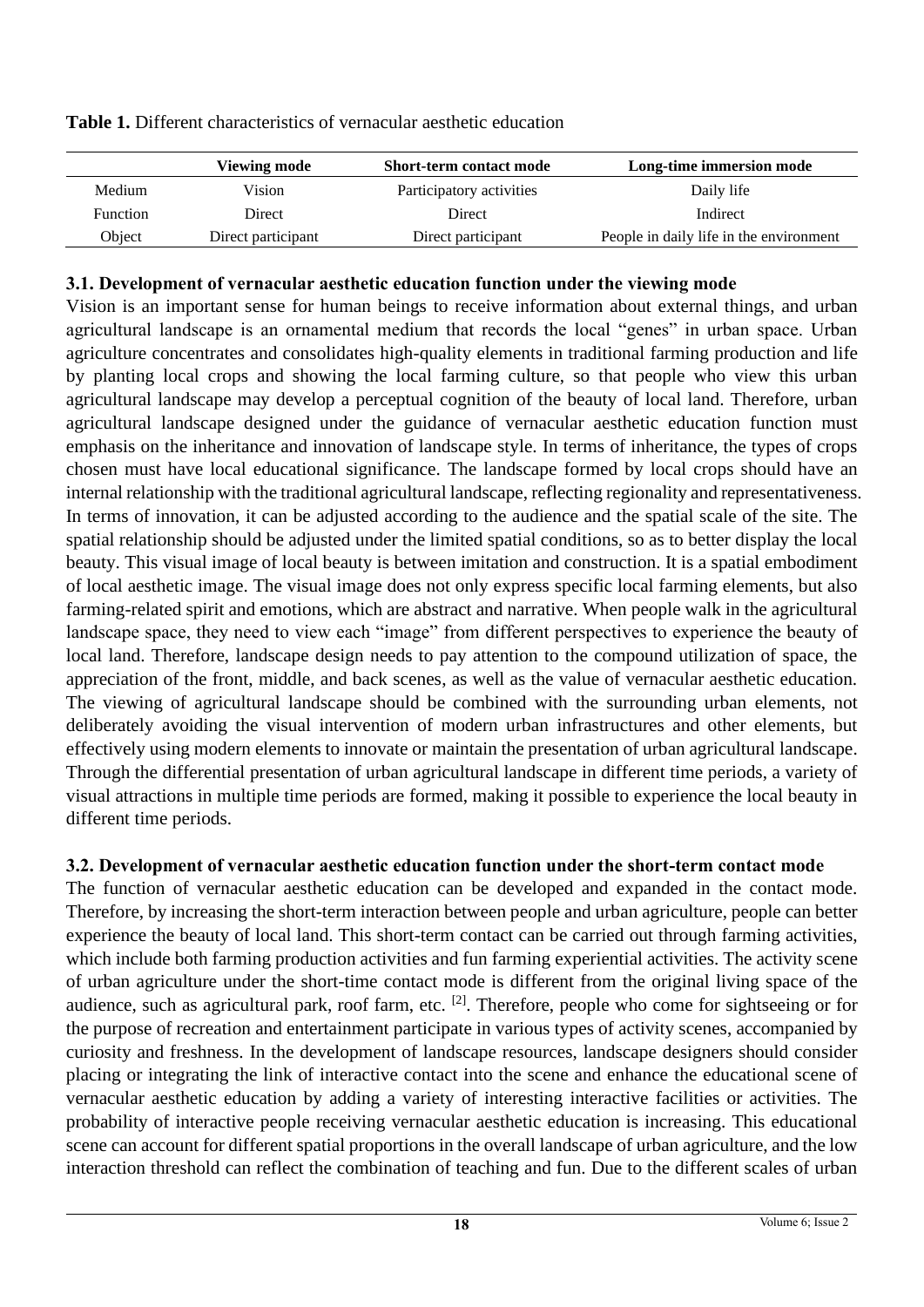agricultural landscapes, a unified model for the frequency and duration of contact and interaction does not exist. The spatial carrier and environmental facilities of vernacular aesthetic education should be considered in line with the actual situation, and the characteristics of the audience should also be considered, including primary and secondary students in the "second classroom" teaching scene, children in the parent-child interaction scene, etc. For school students, due to their tight schoolwork time, the function of vernacular aesthetic education can be reflected through the short-time contact mode, so as to improve the efficiency of aesthetic education. Compared with the viewing mode, this mode focuses more on "interest" and has a more explicit embodiment of the educational purpose. It can be combined with the teaching design of "interest" as well as the planning and design of local landscape elements to boost the appeal of local beauty.

#### **3.3. Development of vernacular aesthetic education function under the long-time immersion mode**

The long-time immersion mode refers to the long interaction between people and urban agricultural landscape, which is multifaceted and long-term. Urban agricultural landscape can exist in people's daily lives and intersperse with other functional landscapes. Therefore, the vernacular aesthetic education function of urban agricultural landscape includes both explicit and implicit functions. For example, the paddy field campus of Shenyang Jianzhu University, where urban agricultural landscape and campus life landscape are combined. Students may also experience local beauty in the process of campus life [5]. Some urban agricultural landscapes are combined with urban greening. For example, local fruit trees do not only beautify the city as greening elements, but also allow the citizens to feel the beauty of local land [2]. This urban agricultural landscape combined with the living space landscape of ordinary citizens gradually plays its vernacular aesthetic education function under the long-term immersion mode. The functional development under this mode is accompanied by the imperceptible and immersive impact of the objective environment on the environmental population. It is necessary to pay attention to the coordination with other landscapes and prevent functional contradictions as well as spatial conflicts. At the same time, under this mode, the audience of vernacular aesthetic education is not limited to students, but ordinary citizens. Therefore, in the construction of such urban agricultural landscapes, it is important to pay attention to the combination of local beauty and the beauty of other life scenes.

#### **4. Conclusion**

The types and functions of urban agricultural landscape tend to be diversified at this stage of development. More and more people are paying attention to the functions and development modes of urban agricultural landscape from various perspectives. The vernacular aesthetic education function of urban agricultural landscape needs sustainable value development in order for it to be an important means of urban space as a vernacular aesthetic education place. Vernacular aesthetic education should not only exist in the classroom, but also widely combined with people's daily environment and space. The expression carrier of vernacular aesthetic education should be combined with the "locality" reflected in urban agricultural landscapes to carry out unified and sustainable functional development. This is to ensure that the influence of vernacular aesthetic education is not only on students or younger people, but also on other people. This paper holds that the urban style should not be homogenized in the development process, but rather, fully respect the local historical context and regional culture, which need to be fully reflected in the development of urban agricultural landscape. In the modernization of urban landscape, it is not only important to consider the actual needs of urban economic development, but also the spiritual impact of its urban space on people. The modernization of the city causes the original local land to cease to exist. Therefore, the development of the vernacular aesthetic education function of urban agricultural landscape is conducive to the continuation of urban culture; it can turn out to be an effective supplement to the vernacular aesthetic education classroom.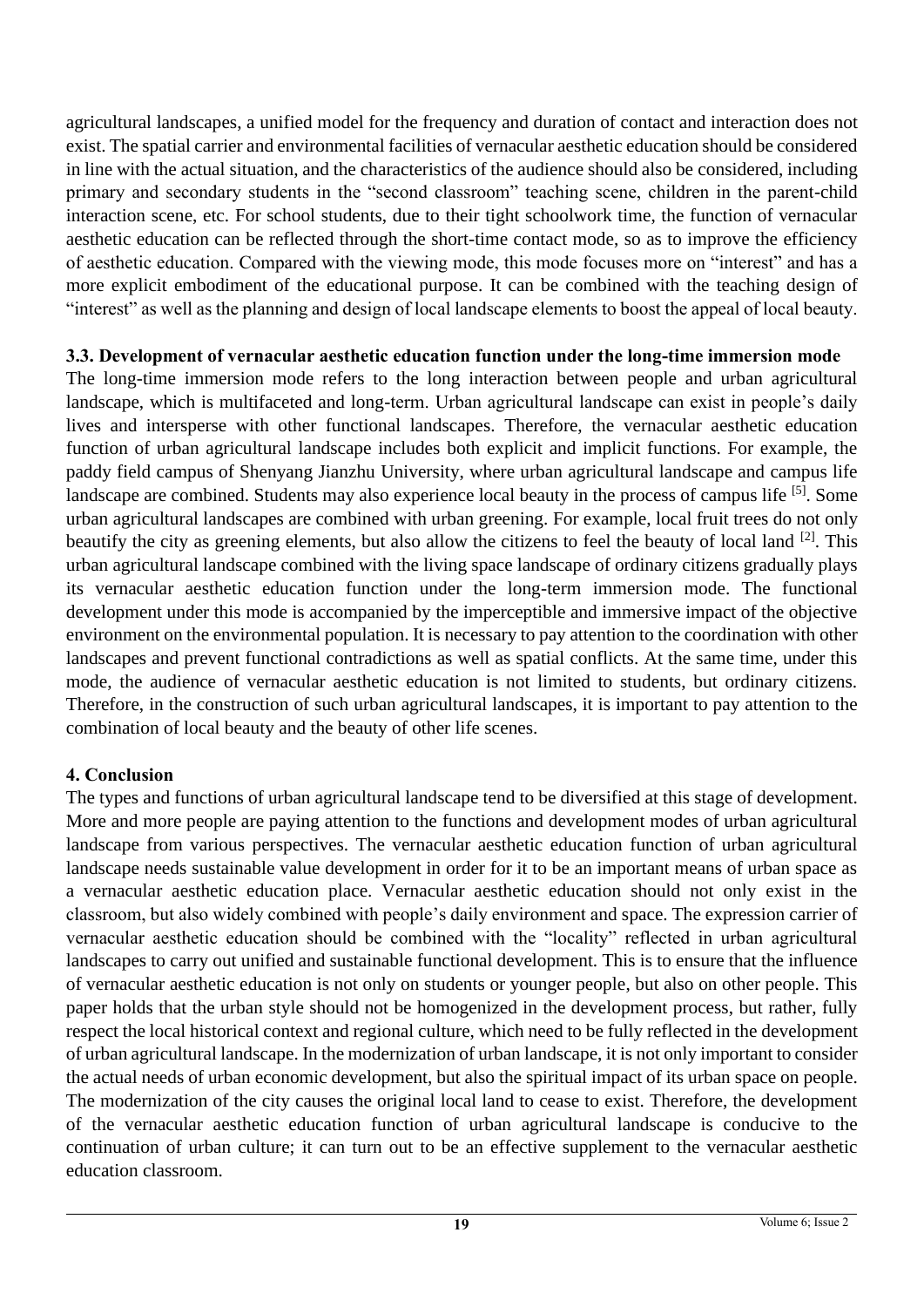In urban agricultural landscape design, in order to give full play to its vernacular aesthetic education value, it is important to consider the local construction of agriculture itself and choose an appropriate operation mode. There is a need to consider not only the objective environmental spatial order and proportional relationship, but also the spirit of the place. Vernacular aesthetic education is an aesthetic education based on local spirit. For urban youth who are far from the local life, the embodiment of local spirit should not only exist on campus or in the classroom but rather, fully combined with the construction of urban agricultural landscape to create a "second classroom." For ordinary people and families, vernacular aesthetic education can be implemented in the urban living environment and subtly play a positive role. Urban life and local beauty should not grow into a contradictory relationship. From the perspective of urban builders and managers, their future coexistence should be discussed. Just as some scholars have agreed on that there is a distinction between old and new local areas [6], the author believes that the beauty of local areas does not only include the beauty of "old local areas," originating from traditional farming life, but also the beauty of "new local areas" with new technologies, new ideas, and new materials. The beauty of "new countryside" can be constructed actively and inherited innovatively. Therefore, the development of vernacular aesthetic education of urban agricultural landscape is essentially to seek the external manifestation of the beauty of "new countryside" along with relevant aesthetic education scenes and values. The development of urban agricultural landscape should consider its impact on people unfamiliar with agriculture and increase its cultural attraction to young people. Only when ordinary people are attracted by the beauty of urban agricultural landscape, can they experience the beauty of local land through agricultural landscape.

## **Funding**

The 2021 Project of Aesthetics and Aesthetic Education Research Center of Sichuan Key Research Base of Social Sciences, "Study on the Development of Urban Agricultural Landscape Resources from the Perspective of Vernacular Aesthetic Education" (Project Number: 21C032).

# **Disclosure statement**

The author declares no conflict of interest.

# **References**

- [1] Zhao JL, Chen YC, Mu WC, 2011, Review and Prospect of Urban Agriculture Study. Urban Development Studies,18(10): 57-63.
- [2] Jing XP, Zhou HY, 2015, Analysis on the Function and Realization of Urban Agricultural Landscape. Rural Economy and Science Technology, 26(01): 84-86.
- [3] Li RH, 2021, Art Awakens the Countryside New Thoughts on the Construction of Rural Aesthetic Education Curriculum. Art Education Research, 2021(10): 156-157.
- [4] Long HX, 2014, The Present Situation and Significance of the Development of Local Aesthetic Education Curriculum Resources – A Case Study of Neijiang City, Sichuan Province. Journal of Liaoning Administration College, 16(05): 120-121, 123. DOI: 10.13945/j.cnki.jlac.2014.05.046
- [5] Song TT, Xie R, 2021, Analysis of Landscape Design Under Maslow's Demand Level Taking the Paddy Field Landscape of Shenyang Jianzhu University as an Example. Art Education Research, 2021(05): 64-65.